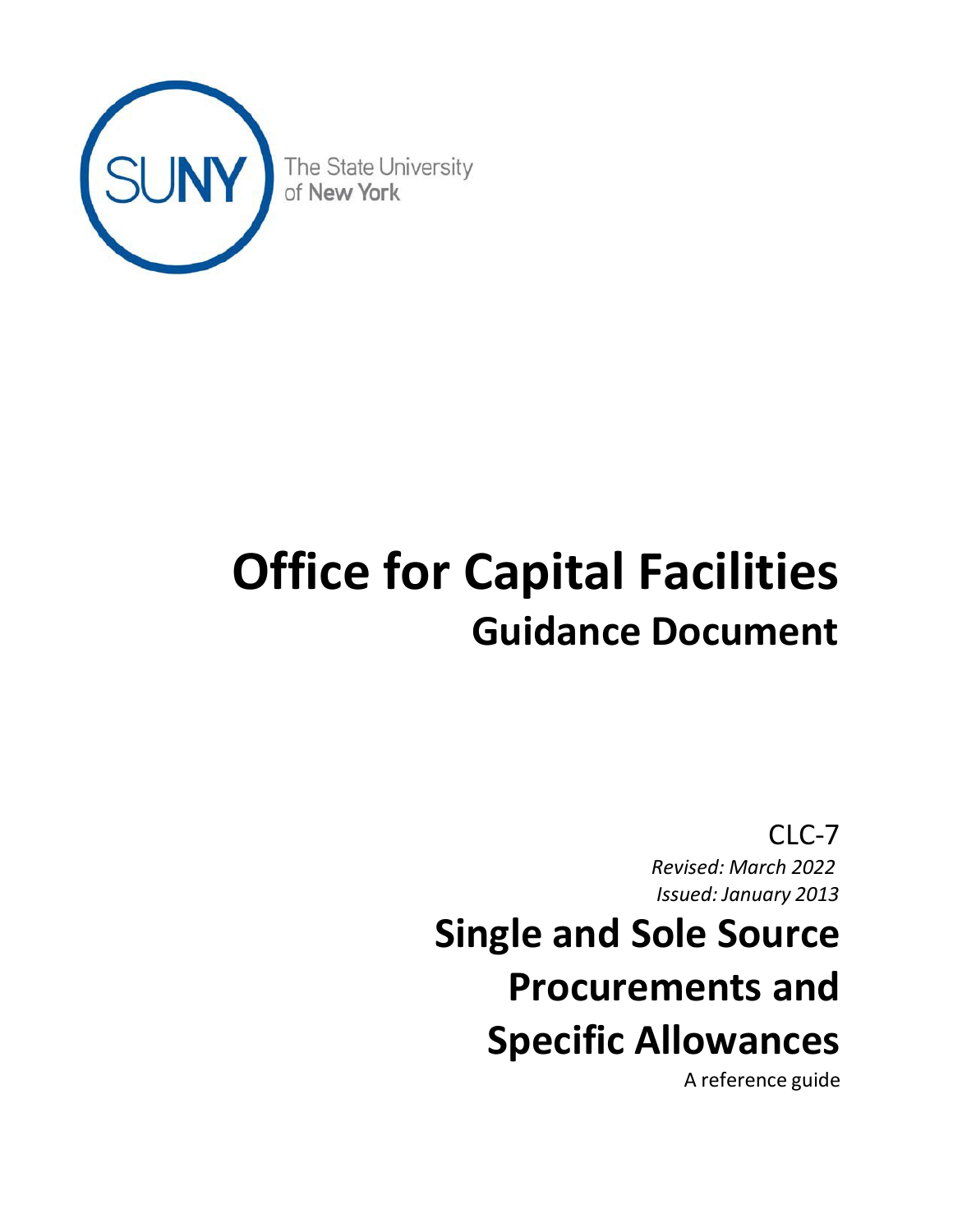## **Contents**

- Definitions
- Approvals Campus Let and Campus Funded Projects
- Approvals Fund Managed Projects
- Question and Answer
- Resources

There may be occasions where a campus wishes to pursue the use of a particular product on a construction or renovation project. This guidance document provides definitions of the types of purchases that may be used, and what approvals are required for contracts greater than the following purchasing limits.

# **SUNY's Discretionary Purchasing Limits**

- \$20,000 for Construction
- \$25,000 for Construction Related Consultants
- \$125,000 for Commodities and Services\*
- \$500,000 for Commodities and Services awarded to New York State Certified MWBEs, SDVOBE's, small businesses and for recycled or remanufacturedpurchases.

*\* Construction, commodities, and non-construction related service contracts \$250,000 or more require OSC and AG approval.* 

# **Definitions**

## **Single Source**

A single source procurement is where, although two or more vendors or contractors can supply the required product or service, the campus selects one vendor or contractor over another based on a written justification. The campus places a contract directly with the vendor or contractor for that single source product. Single source procurements at values greater than SUNY's discretionary purchasing limits require campus approval.

The justification includes the material and substantial reasons that a single source is appropriate including the circumstances leading to the selection, the alternatives considered and the rationale for the selection. It is important to note that State Finance Law §163 limits the use of single source procurements to circumstances where a formal competitive process is not feasible, and requires the term of the single source contract be only for a period of time until such circumstances are improved.

## **Sole Source**

A sole source procurement is where **only one** contractor or vendor is capable of supplying the required product. The unique nature of the requirement and determination of why no other vendor or contractor could provide the product or service is required as part of a written justification. The campus places a contract directly with the vendor or contractor for that sole source product. Sole source procurements

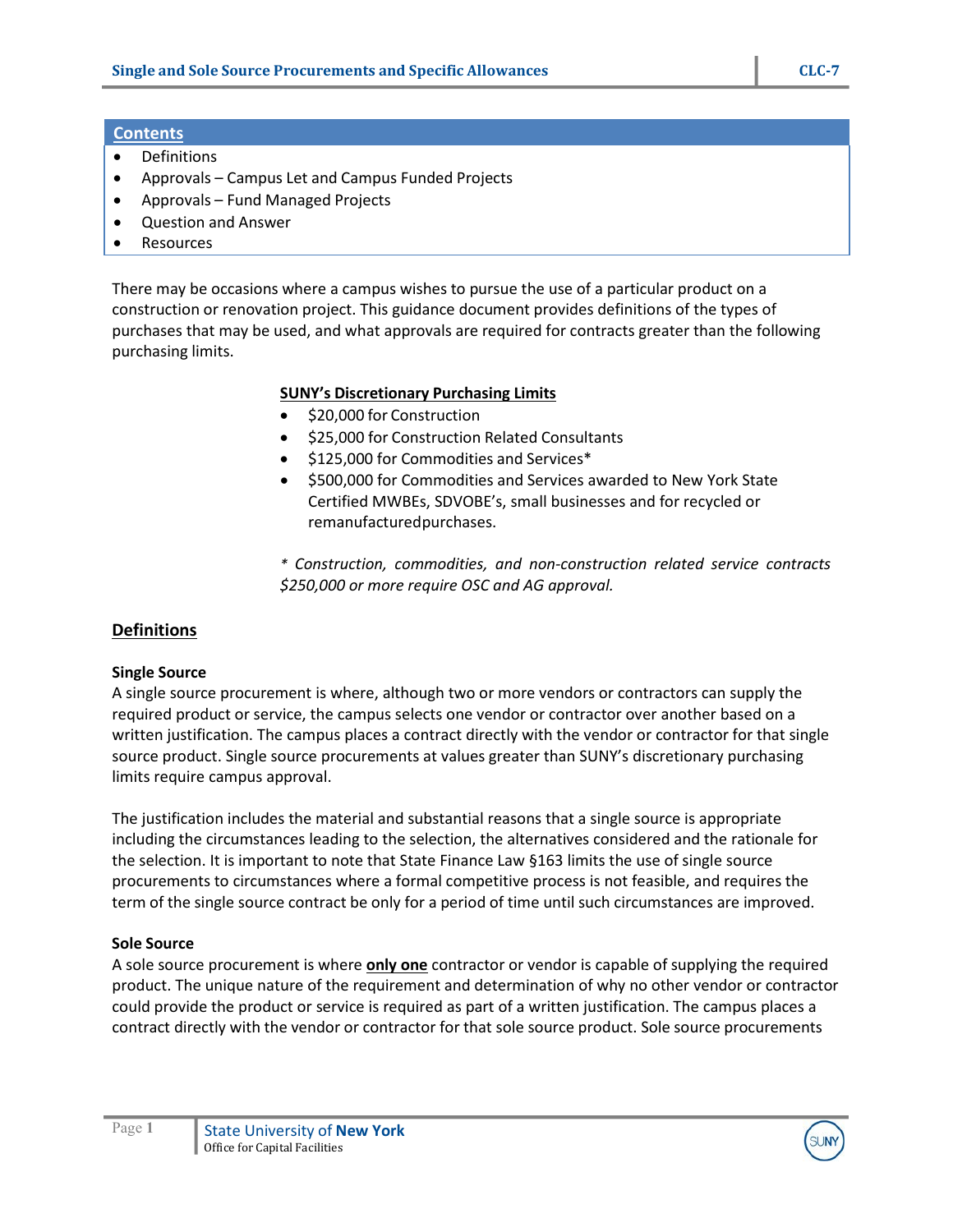at values greater than SUNY's discretionary purchasing limits require campus approval as outlined later in this document.

### **Specific Allowance**

A Specific Allowance is an allowance set forth in a construction contract for the purchase of integrated systems currently operating at the campus including fire alarm systems, locks/security systems and building or energy management systems. When a Specific Allowance is defined within the specification the system **must** be shown to be the **only** system that is compatible and necessary to interface with the existing systems. Specific Allowances require campus approval outlined later in this document.

## **Approvals – Campus Let and Campus Funded Projects**

#### New York State Contract Reporter (NYSCR) Exemption Approval

An individual advertisement in the NYSCR is required for all purchases greater than \$50,000. To receive exemption from this requirement, approval by Office of the State Comptroller (OSC) is required. If the campus receives exemption from advertisement the campus is still required to publish a notice of the award of this contract in the New York State Contract Reporter. Approval of NYSCR exemption is separate from approval of single or sole source procurement.

#### Single and Sole Source Approval Process

- 1. Check to see if the procurement can be made off a state contract.
- 2. Complete a written justification as described in this document, including a justification for reasonableness of price.
- 3. Obtain written approval by the campus for the single or sole sourceprocurement after consultation with Campus Counsel, Purchasing and Facilities, and maintain that approval in the procurement record.
- 4. If an exemption from NYSCR advertisement is required (i.e. procurements of \$50,000 or more) submit a written request for an exemption and provide supporting documentation to OSC, in accordance with the Guide to Financial Operations.
- 5. Publish a notice of a single or sole source award in the New York State Contract Reporter in accordance with Economic Development Law §144.2.e. This notice must include the name of the intended recipient of the contract, the reason for the exemption, a brief description of the purpose of the contract, the contract term, and the estimated value. This notice must be placed as soon as practicable.
- 6. For procurements that require AG/OSC approval (i.e. procurements of construction, commodities, or services over \$250,000), approval of the contract is still required. Include a copy of the NYSCR notice mentioned above when submitting the contract to OSC for approval.
- 7. For single source awards, in accordance with SFL §163.10.b.ii, in addition to maintaining justification as part of the procurement record the campus must publish on its website, within 30 days of a single source contract award, a summary of the circumstances and material and substantial reasons why a competitive procurement is not feasible.
- 8. Follow all applicable procurement laws, regulations and procedures required to place the

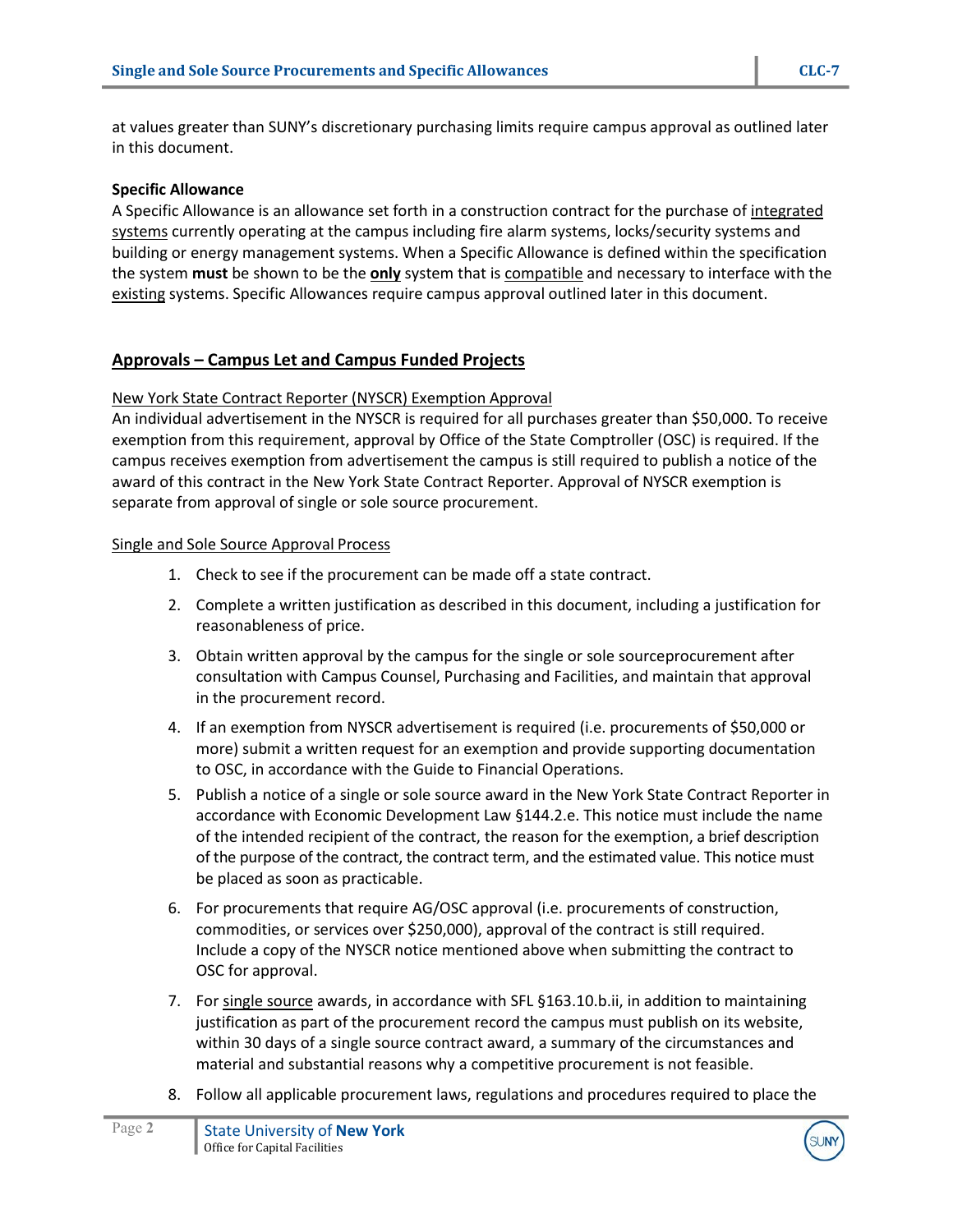contract or purchase order.

### Specific Allowance Approval Process

- 1. Complete a written justification as described in this document, including a justification for reasonableness of price.
- 2. Obtain written approval by the campus President or designee for the specific allowance after consultation with Campus Counsel, Purchasing and Facilities, and maintain that approval in the procurement record.
- 3. Identify the product as a Specific Allowance in the specification and/or bid documents including the product brand, model number, item number or required characteristics.
- 4. Follow all applicable procurement procedures, regulations and laws required to award a construction contract.
- 5. Prior to contract award make the following modification to the standard [SUNY Construction](https://www.suny.edu/sunypp/lookup.cfm?lookup_id=513) [Agreement.](https://www.suny.edu/sunypp/lookup.cfm?lookup_id=513)

## SUNY Construction Agreement - Amend agreement as follows

Article II, Section 2.20, paragraph (A) (2), sentence two after the word 'section', insert the following: "except in those instances where a product has been approved by the University and defined as a specific allowance in the specification and contract documents."

## Written Justification

The following information should be included in the written justification and maintained in the procurement record.

- Brief Project Description
- Project Budget
- Description of the product or service
- A summary of the justification
- Justification Detail
	- o What is the rationale for selecting this product or service?
	- o Is this an extension of an existing system?
	- $\circ$  Is the product/service unique?
		- What benefits will the product or service provide over other products?
	- $\circ$  Does any other product/service have substantially equivalent or similar benefits?
		- What other alternatives were considered and why are they not acceptable?
	- $\circ$  Is the price reasonable in comparison with other products/services when the particular benefits are considered?
	- $\circ$  Have the bid documents been written in a fair and equitable manner, such that sole or single sourcing is limited to only those specific products and services for which it is required?
	- $\circ$  Has the campus operated in good faith without interest to arbitrarily restrict or inhibit competition? Or without intent to reward one particular manufacturer or dealer?

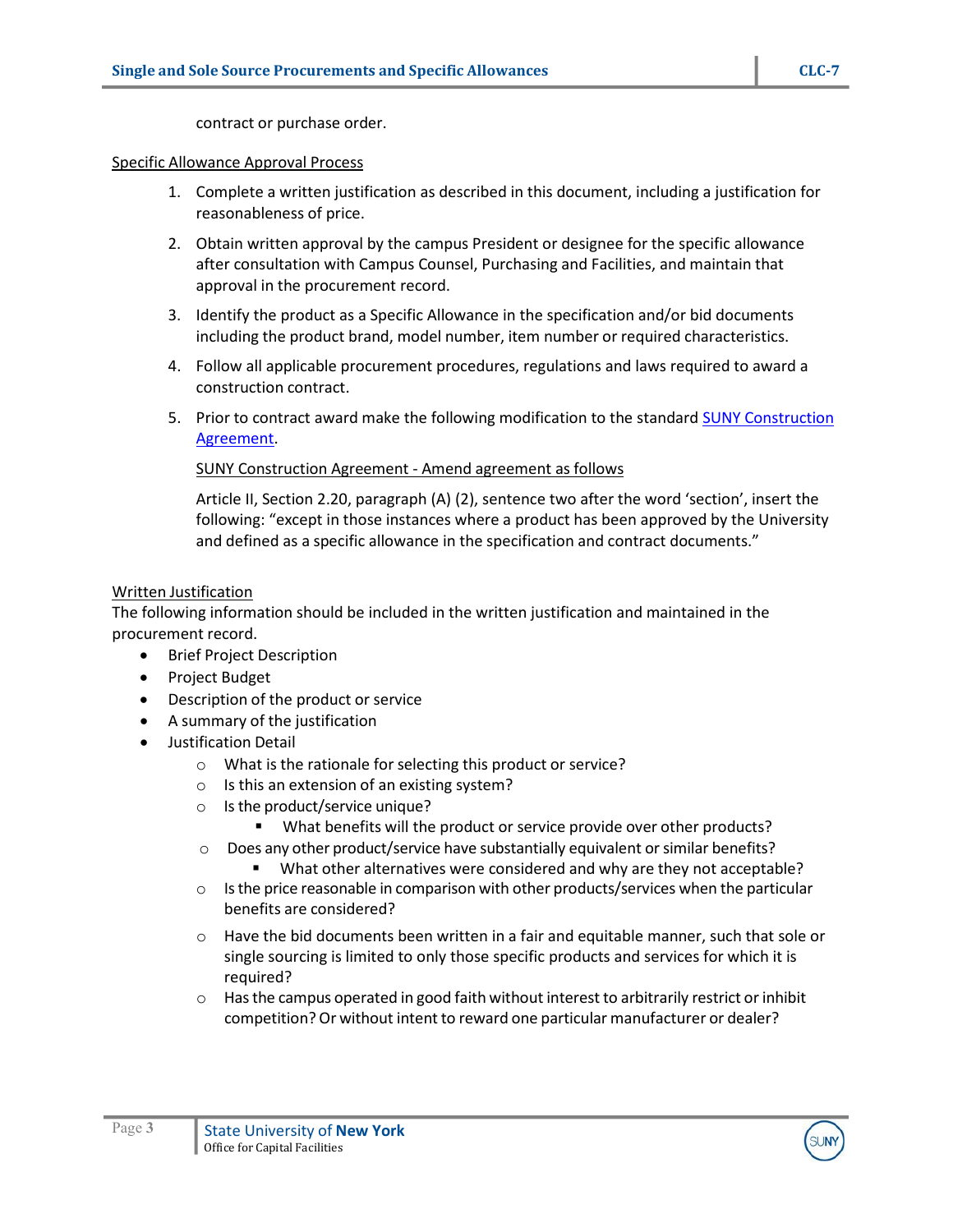## **Approvals - Fund Managed Projects**

The State University Construction Fund has a process for approving single and sole source procurements on projects managed by The Fund. It is recommended that the campus first check to see if the product is available on state contract. If not, then the campus will make the sole source or single source procurement request in writing to the Design Coordinator. The letter of request will include background information, justification as to the circumstances under which the good or service qualifies for a sole source or single source procurement and why it is required, certification that the campus is operating in good faith. The Design Coordinator will administer approval by The Fund, and provide a single or sole source approval letter to the campus. In accordance with Economic Development Law §144, the campus is required to publish a notice of the award of this contract in the New York State Contract Reporter. This notice must state the reason for the exemption and be placed as soon as practicable.

## **Question and Answer**

**1. Question:** Our campus has a project to replace the fire alarm system in an existing building. We'd like to use the same fire alarm system that is installed on the rest of the campus. Should we handle this as a single source procurement, or a specific allowance?

#### **Answer:** Specific Allowance

Generally, a contract for the installation of a fire alarm system would be placed with a contractor who is authorized by the manufacturer to install that system. However, some fire alarm systems are on state contract, so check to see if the vendor you would like to use is on state contract that first. If not, then in this case the campus would go through the Specific Allowance process in order to define a Specific Allowance in the specification for the installation of the fire alarm system. The campus would then advertise, conduct a bid and award the contract in accordance with the applicable laws, regulations and procedures.

**2. Question:** Our campus is renovating a building, and as part of that renovation the building management system will be replaced. We'd like to use the same system that is installed in the adjacent buildings. Should we write the specification to call out the brand name of the system stating no equivalents or substitutions will be considered?

**Answer:** The specific allowance process should be used.

State Finance Law §163 requires specifications "be designed to enhance competition, ensuring the commodities or services of any offerer are not given preference". This is why our specifications state 'or equal/equivalent' when a product is named. In addition, our contracts state that whenever a brand is stated it is intended to mean the brand, or equivalent. Therefore, we cannot write the brand name into the specification stating no equivalents will be considered. What we can do is go through the process to put a Specific Allowance in the contract for that building management system.

**3. Question:** Our campus is purchasing a new key card system. We are either going to install it using in house staff, or we might hire a contractor to do the installation. Either way, we are going to be purchasing the material directly from the manufacturer and purchasing the installation separately. Would this be a sole source purchase?

**Answer:** This would be a single source purchase.